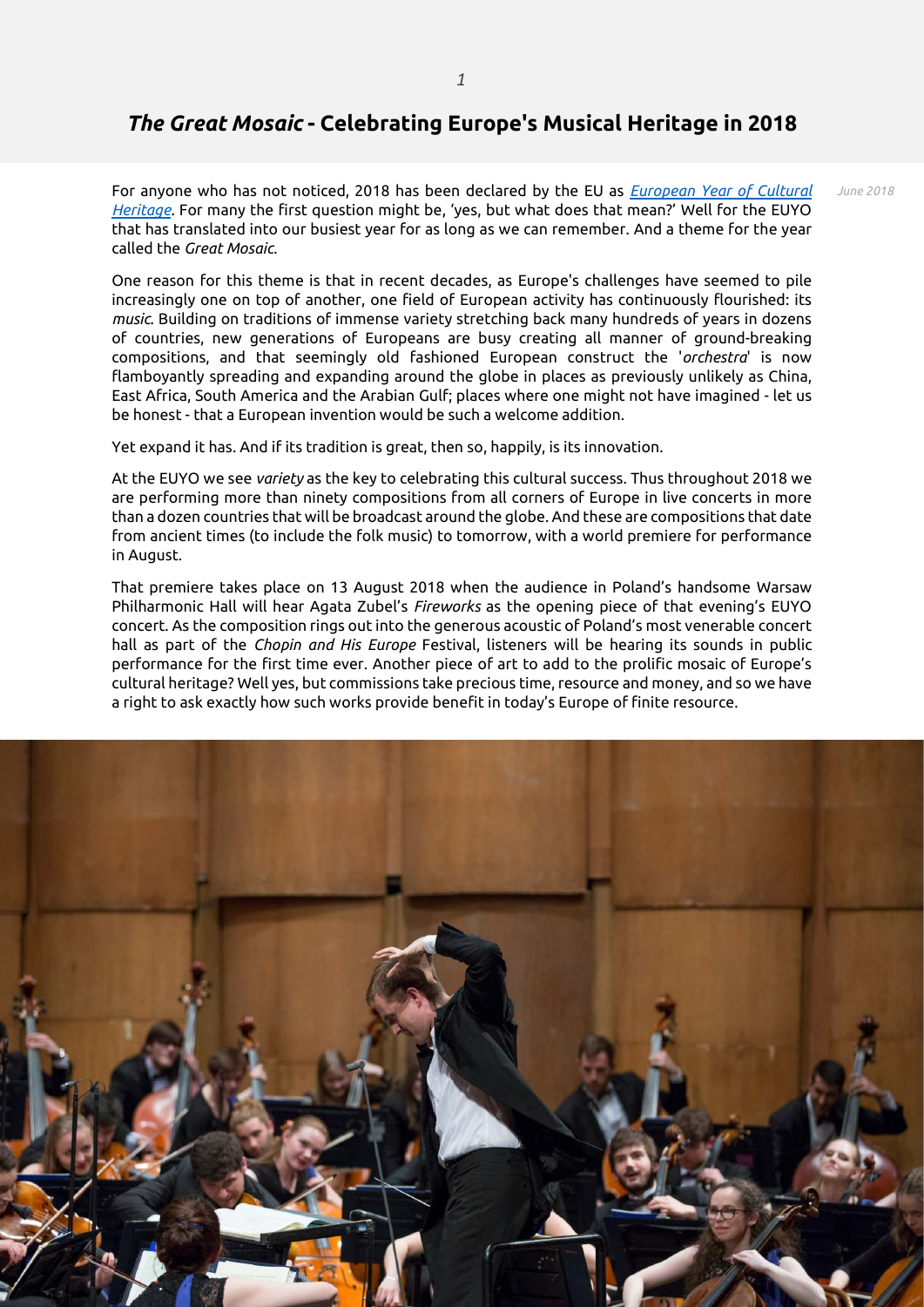On the one hand the justification has surely to be intrinsic: as a society we develop, we grow, we are *amplified* by the addition of music that both comes from a tradition, yet also breaks new ground. *Fireworks* will surely be no exception in this regard. But there is more. *Fireworks* is a double commission by the Adam Mickiewicz Institute as part of the international cultural programme POLSKA 100 that is celebrating the 100<sup>th</sup> anniversary of Poland's independence, and by the European Union Youth Orchestra as part of 2018 *European Year of Cultural Heritage.*

What such allusions both mean and do not mean is well summed up by the composer's own programme note: "History sometimes presents itself as a perfidious cobweb of events made up of evolving sequences of causes and results, which lose track of their own logic in the naïve hope that the imperfect human memory will fail to notice the inconsistencies" she says. "A look back at a hundred years of the nation's traditions, successes and challenges, of culture, its contexts and thoughts, and eventually – of music itself (!) – could well result in an endless gallery of observations and associations. It can also produce, however, a vision of our here-and-now, of the present seen as the fruit of everything that happened before. I do not usurp the right to sum up the past or to warn people with my music. All I want to do is exclaim, *'I am happy to be alive and free, here and now!'* "

So the music is justification in itself, as well as a platform for other themes that range from narrative to national identity. The day after the Warsaw premiere that platform moves to Berlin and the *Young Euro Classic* festival that celebrates Europe and young musicians. Then it travels to the BBC Proms, where in London's Royal Albert Hall the piece will be performed in a city more used to Handel's world famous 1749 work of the same name (a fact that is surely not accidental, but yet another historical allusion).



At this point the piece's first run of performances will be complete. Many thousands will have listened to it in concerts and radio broadcasts and recordings, or watched it on the BBC iPlayer.

But for the EUYO, as cultural ambassador for the EU, that is just one project amongst many this year, with a variety that is dense to the point of being jam-packed. In the second half of 2018 It includes a new Chamber Academy in Ferrara with outreach work with young Italian musicians, several concerts to celebrate Austria's EU presidency, a concert for peace to mark the 100<sup>th</sup> anniversary of the end of the first world war, the continuation of a project to develop understanding between China and the EU through a side-by-side partnership with the Shanghai Orchestra Academy, and an alumni project